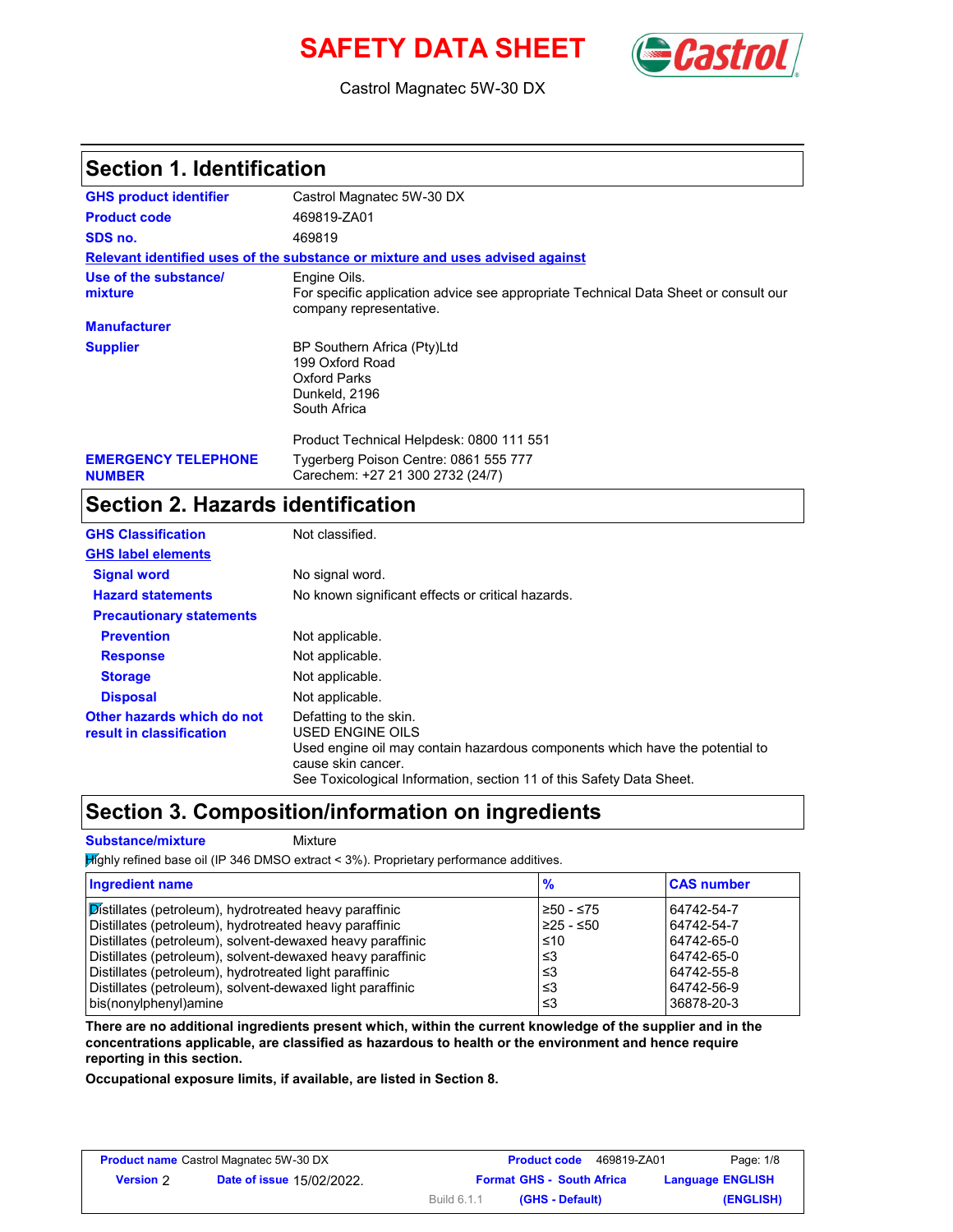## **Section 4. First aid measures**

| <b>Description of necessary first aid measures</b> |                                                                                                                                                                                                                                                     |
|----------------------------------------------------|-----------------------------------------------------------------------------------------------------------------------------------------------------------------------------------------------------------------------------------------------------|
| Eye contact                                        | In case of contact, immediately flush eyes with plenty of water for at least 15 minutes.<br>Eyelids should be held away from the eyeball to ensure thorough rinsing. Check for<br>and remove any contact lenses. Get medical attention.             |
| <b>Inhalation</b>                                  | If inhaled, remove to fresh air. In case of inhalation of decomposition products in a<br>fire, symptoms may be delayed. The exposed person may need to be kept under<br>medical surveillance for 48 hours. Get medical attention if symptoms occur. |
| <b>Skin contact</b>                                | Wash skin thoroughly with soap and water or use recognised skin cleanser.<br>Remove contaminated clothing and shoes. Wash clothing before reuse. Clean<br>shoes thoroughly before reuse. Get medical attention if symptoms occur.                   |
| <b>Ingestion</b>                                   | Do not induce vomiting unless directed to do so by medical personnel. Get medical<br>attention if symptoms occur.                                                                                                                                   |
| <b>Protection of first-aiders</b>                  | No action shall be taken involving any personal risk or without suitable training.                                                                                                                                                                  |
| Most important symptoms/effects, acute and delayed |                                                                                                                                                                                                                                                     |
|                                                    | See Section 11 for more detailed information on health effects and symptoms.                                                                                                                                                                        |
|                                                    | Indication of immediate medical attention and special treatment needed, if necessary                                                                                                                                                                |
| <b>Specific treatments</b>                         | No specific treatment.                                                                                                                                                                                                                              |
| <b>Notes to physician</b>                          | Treatment should in general be symptomatic and directed to relieving any effects.                                                                                                                                                                   |

In case of inhalation of decomposition products in a fire, symptoms may be delayed. The exposed person may need to be kept under medical surveillance for 48 hours.

## **Section 5. Firefighting measures**

| <b>Extinguishing media</b>                               |                                                                                                                                                                                                   |
|----------------------------------------------------------|---------------------------------------------------------------------------------------------------------------------------------------------------------------------------------------------------|
| <b>Suitable</b>                                          | In case of fire, use foam, dry chemical or carbon dioxide extinguisher or spray.                                                                                                                  |
| <b>Not suitable</b>                                      | Do not use water jet.                                                                                                                                                                             |
| <b>Specific hazards arising</b><br>from the chemical     | In a fire or if heated, a pressure increase will occur and the container may burst.                                                                                                               |
| <b>Hazardous thermal</b><br>decomposition products       | Combustion products may include the following:<br>carbon oxides $(CO, CO2)$ (carbon monoxide, carbon dioxide)<br>nitrogen oxides ( $NO$ , $NO2$ etc.)                                             |
| <b>Special precautions for fire-</b><br><b>fighters</b>  | No action shall be taken involving any personal risk or without suitable training.<br>Promptly isolate the scene by removing all persons from the vicinity of the incident if<br>there is a fire. |
| <b>Special protective</b><br>equipment for fire-fighters | Fire-fighters should wear positive pressure self-contained breathing apparatus<br>(SCBA) and full turnout gear.                                                                                   |

# **Section 6. Accidental release measures**

|                                                             | <b>Personal precautions, protective equipment and emergency procedures</b>                                                                                                                                                                                                                                                                                                                         |
|-------------------------------------------------------------|----------------------------------------------------------------------------------------------------------------------------------------------------------------------------------------------------------------------------------------------------------------------------------------------------------------------------------------------------------------------------------------------------|
| For non-emergency<br>personnel                              | No action shall be taken involving any personal risk or without suitable training.<br>Evacuate surrounding areas. Keep unnecessary and unprotected personnel from<br>entering. Do not touch or walk through spilt material. Put on appropriate personal<br>protective equipment. Floors may be slippery; use care to avoid falling.                                                                |
| For emergency responders                                    | If specialised clothing is required to deal with the spillage, take note of any<br>information in Section 8 on suitable and unsuitable materials. See also the<br>information in "For non-emergency personnel".                                                                                                                                                                                    |
| <b>Environmental precautions</b>                            | Avoid dispersal of spilt material and runoff and contact with soil, waterways, drains<br>and sewers. Inform the relevant authorities if the product has caused environmental<br>pollution (sewers, waterways, soil or air).                                                                                                                                                                        |
| <b>Methods and material for containment and cleaning up</b> |                                                                                                                                                                                                                                                                                                                                                                                                    |
| <b>Small spill</b>                                          | Stop leak if without risk. Move containers from spill area. Absorb with an inert<br>material and place in an appropriate waste disposal container. Dispose of via a<br>licensed waste disposal contractor.                                                                                                                                                                                         |
| Large spill                                                 | Stop leak if without risk. Move containers from spill area. Prevent entry into sewers,<br>water courses, basements or confined areas. Contain and collect spillage with non-<br>combustible, absorbent material e.g. sand, earth, vermiculite or diatomaceous earth<br>and place in container for disposal according to local regulations. Dispose of via a<br>licensed waste disposal contractor. |

| <b>Product name Castrol Magnatec 5W-30 DX</b> |                                  |             | <b>Product code</b><br>469819-ZA01 | Page: 2/8               |
|-----------------------------------------------|----------------------------------|-------------|------------------------------------|-------------------------|
| <b>Version 2</b>                              | <b>Date of issue 15/02/2022.</b> |             | <b>Format GHS - South Africa</b>   | <b>Language ENGLISH</b> |
|                                               |                                  | Build 6.1.1 | (GHS - Default)                    | (ENGLISH)               |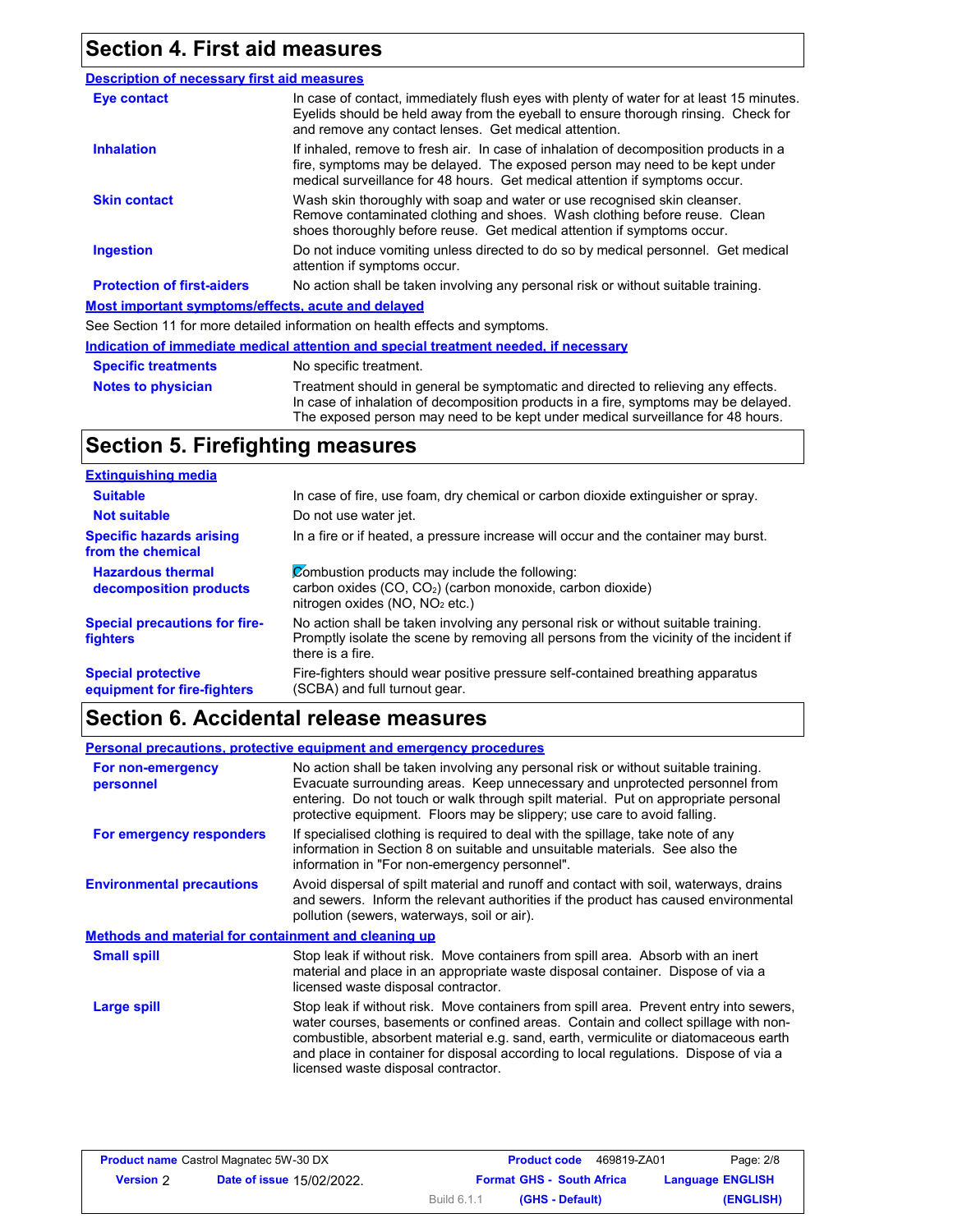## **Section 7. Handling and storage**

| <b>Precautions for safe handling</b>             |                                                                                                                                                                                                                                                                                                                                                                                                                                                                                                                                                                                                |
|--------------------------------------------------|------------------------------------------------------------------------------------------------------------------------------------------------------------------------------------------------------------------------------------------------------------------------------------------------------------------------------------------------------------------------------------------------------------------------------------------------------------------------------------------------------------------------------------------------------------------------------------------------|
| <b>Protective measures</b>                       | Put on appropriate personal protective equipment (see Section 8).                                                                                                                                                                                                                                                                                                                                                                                                                                                                                                                              |
| <b>Advice on general</b><br>occupational hygiene | Eating, drinking and smoking should be prohibited in areas where this material is<br>handled, stored and processed. Wash thoroughly after handling. Remove<br>contaminated clothing and protective equipment before entering eating areas. See<br>also Section 8 for additional information on hygiene measures.                                                                                                                                                                                                                                                                               |
| <b>Conditions for safe storage</b>               | Store in accordance with local regulations. Store in original container protected from<br>direct sunlight in a dry, cool and well-ventilated area, away from incompatible<br>materials (see Section 10) and food and drink. Keep container tightly closed and<br>sealed until ready for use. Store and use only in equipment/containers designed for<br>use with this product. Containers that have been opened must be carefully resealed<br>and kept upright to prevent leakage. Do not store in unlabelled containers. Use<br>appropriate containment to avoid environmental contamination. |
| <b>Not suitable</b>                              | Prolonged exposure to elevated temperature                                                                                                                                                                                                                                                                                                                                                                                                                                                                                                                                                     |

### **Section 8. Exposure controls/personal protection**

#### **Control parameters**

**Occupational exposure limits**

| <b>Ingredient name</b>                                    | <b>Exposure limits</b>                            |
|-----------------------------------------------------------|---------------------------------------------------|
| Distillates (petroleum), hydrotreated heavy paraffinic    | <b>ACGIH TLV (United States).</b>                 |
|                                                           | TWA: 5 mg/m <sup>3</sup> 8 hours. Issued/Revised: |
|                                                           | 11/2009 Form: Inhalable fraction                  |
| Distillates (petroleum), hydrotreated heavy paraffinic    | <b>ACGIH TLV (United States).</b>                 |
|                                                           | TWA: 5 mg/m <sup>3</sup> 8 hours. Issued/Revised: |
|                                                           | 11/2009 Form: Inhalable fraction                  |
| Distillates (petroleum), solvent-dewaxed heavy paraffinic | <b>ACGIH TLV (United States).</b>                 |
|                                                           | TWA: 5 mg/m <sup>3</sup> 8 hours. Issued/Revised: |
|                                                           | 11/2009 Form: Inhalable fraction                  |
| Distillates (petroleum), solvent-dewaxed heavy paraffinic | <b>ACGIH TLV (United States).</b>                 |
|                                                           | TWA: 5 mg/m <sup>3</sup> 8 hours. Issued/Revised: |
|                                                           | 11/2009 Form: Inhalable fraction                  |
| Distillates (petroleum), hydrotreated light paraffinic    | <b>ACGIH TLV (United States).</b>                 |
|                                                           | TWA: 5 mg/m <sup>3</sup> 8 hours. Issued/Revised: |
|                                                           | 11/2009 Form: Inhalable fraction                  |
| Distillates (petroleum), solvent-dewaxed light paraffinic | <b>ACGIH TLV (United States).</b>                 |
|                                                           | TWA: 5 mg/m <sup>3</sup> 8 hours. Issued/Revised: |
|                                                           | 11/2009 Form: Inhalable fraction                  |
|                                                           |                                                   |

Whilst specific OELs for certain components may be shown in this section, other components may be present in any mist, vapour or dust produced. Therefore, the specific OELs may not be applicable to the product as a whole and are provided for guidance only.

| <b>Recommended monitoring</b><br>procedures       | If this product contains ingredients with exposure limits, personal, workplace<br>atmosphere or biological monitoring may be required to determine the effectiveness<br>of the ventilation or other control measures and/or the necessity to use respiratory<br>protective equipment. Reference should be made to appropriate monitoring<br>standards. Reference to national guidance documents for methods for the<br>determination of hazardous substances will also be required.                                                                                                                                                                                                                                                                                                                                                                                                                                                                                                                           |
|---------------------------------------------------|---------------------------------------------------------------------------------------------------------------------------------------------------------------------------------------------------------------------------------------------------------------------------------------------------------------------------------------------------------------------------------------------------------------------------------------------------------------------------------------------------------------------------------------------------------------------------------------------------------------------------------------------------------------------------------------------------------------------------------------------------------------------------------------------------------------------------------------------------------------------------------------------------------------------------------------------------------------------------------------------------------------|
| <b>Appropriate engineering</b><br><b>controls</b> | Provide exhaust ventilation or other engineering controls to keep the relevant<br>airborne concentrations below their respective occupational exposure limits.<br>All activities involving chemicals should be assessed for their risks to health, to<br>ensure exposures are adequately controlled. Personal protective equipment should<br>only be considered after other forms of control measures (e.g. engineering controls)<br>have been suitably evaluated. Personal protective equipment should conform to<br>appropriate standards, be suitable for use, be kept in good condition and properly<br>maintained.<br>Your supplier of personal protective equipment should be consulted for advice on<br>selection and appropriate standards. For further information contact your national<br>organisation for standards.<br>The final choice of protective equipment will depend upon a risk assessment. It is<br>important to ensure that all items of personal protective equipment are compatible. |
| <b>Environmental exposure</b><br><b>controls</b>  | Emissions from ventilation or work process equipment should be checked to ensure<br>they comply with the requirements of environmental protection legislation. In some<br>cases, fume scrubbers, filters or engineering modifications to the process equipment<br>will be necessary to reduce emissions to acceptable levels.                                                                                                                                                                                                                                                                                                                                                                                                                                                                                                                                                                                                                                                                                 |

|                  | <b>Product name Castrol Magnatec 5W-30 DX</b> | <b>Product code</b><br>469819-ZA01 | Page: 3/8               |
|------------------|-----------------------------------------------|------------------------------------|-------------------------|
| <b>Version</b> 2 | <b>Date of issue 15/02/2022.</b>              | <b>Format GHS - South Africa</b>   | <b>Language ENGLISH</b> |
|                  |                                               | Build 6.1.1<br>(GHS - Default)     | (ENGLISH)               |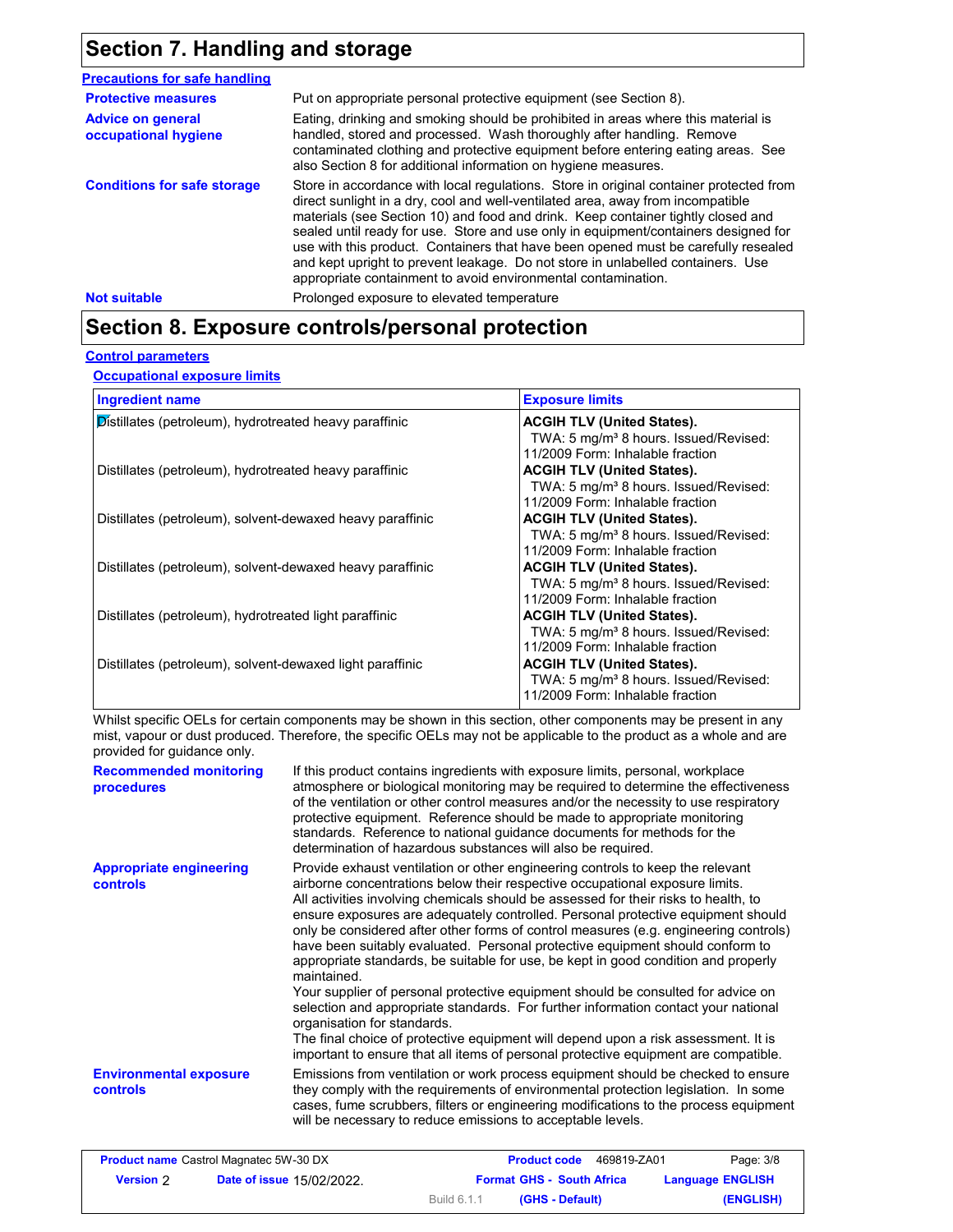## **Section 8. Exposure controls/personal protection**

| <b>Individual protection measures</b> |                                                                                                                                                                                                                                                                                                                                                                                                                                                                                                                                                                                                                                                                                                                                                                                                 |
|---------------------------------------|-------------------------------------------------------------------------------------------------------------------------------------------------------------------------------------------------------------------------------------------------------------------------------------------------------------------------------------------------------------------------------------------------------------------------------------------------------------------------------------------------------------------------------------------------------------------------------------------------------------------------------------------------------------------------------------------------------------------------------------------------------------------------------------------------|
| <b>Hygiene measures</b>               | Wash hands, forearms and face thoroughly after handling chemical products, before<br>eating, smoking and using the lavatory and at the end of the working period.<br>Appropriate techniques should be used to remove potentially contaminated clothing.<br>Wash contaminated clothing before reusing. Ensure that eyewash stations and<br>safety showers are close to the workstation location.                                                                                                                                                                                                                                                                                                                                                                                                 |
| <b>Eye protection</b>                 | Safety glasses with side shields.                                                                                                                                                                                                                                                                                                                                                                                                                                                                                                                                                                                                                                                                                                                                                               |
| <b>Skin protection</b>                |                                                                                                                                                                                                                                                                                                                                                                                                                                                                                                                                                                                                                                                                                                                                                                                                 |
| <b>Hand protection</b>                | Wear protective gloves if prolonged or repeated contact is likely. Wear chemical<br>resistant gloves. Recommended: Nitrile gloves. The correct choice of protective<br>gloves depends upon the chemicals being handled, the conditions of work and use,<br>and the condition of the gloves (even the best chemically resistant glove will break<br>down after repeated chemical exposures). Most gloves provide only a short time of<br>protection before they must be discarded and replaced. Because specific work<br>environments and material handling practices vary, safety procedures should be<br>developed for each intended application. Gloves should therefore be chosen in<br>consultation with the supplier/manufacturer and with a full assessment of the<br>working conditions. |
| <b>Skin protection</b>                | Use of protective clothing is good industrial practice.<br>Personal protective equipment for the body should be selected based on the task<br>being performed and the risks involved and should be approved by a specialist<br>before handling this product.<br>Cotton or polyester/cotton overalls will only provide protection against light<br>superficial contamination that will not soak through to the skin. Overalls should be<br>laundered on a regular basis. When the risk of skin exposure is high (e.g. when<br>cleaning up spillages or if there is a risk of splashing) then chemical resistant aprons<br>and/or impervious chemical suits and boots will be required.                                                                                                           |
| <b>Other skin protection</b>          | Appropriate footwear and any additional skin protection measures should be<br>selected based on the task being performed and the risks involved and should be<br>approved by a specialist before handling this product.                                                                                                                                                                                                                                                                                                                                                                                                                                                                                                                                                                         |
| <b>Respiratory protection</b>         | In case of insufficient ventilation, wear suitable respiratory equipment.<br>The correct choice of respiratory protection depends upon the chemicals being<br>handled, the conditions of work and use, and the condition of the respiratory<br>equipment. Safety procedures should be developed for each intended application.<br>Respiratory protection equipment should therefore be chosen in consultation with<br>the supplier/manufacturer and with a full assessment of the working conditions.                                                                                                                                                                                                                                                                                           |

## **Section 9. Physical and chemical properties**

The conditions of measurement of all properties are at standard temperature and pressure unless otherwise indicated.

#### **Appearance**

| <b>Physical state</b>                                             | Liquid.                                      |
|-------------------------------------------------------------------|----------------------------------------------|
| <b>Colour</b>                                                     | Amber.                                       |
| <b>Odour</b>                                                      | Not available.                               |
| <b>Odour threshold</b>                                            | Not available.                               |
| рH                                                                | Not applicable.                              |
| <b>Melting point/freezing point</b>                               | Not available.                               |
| <b>Boiling point, initial boiling</b><br>point, and boiling range | Not available.                               |
| <b>Drop Point</b>                                                 | Not available.                               |
| <b>Pour point</b>                                                 | -36 °C                                       |
| <b>Flash point</b>                                                | Closed cup: >200°C (>392°F) [Pensky-Martens] |
| <b>Evaporation rate</b>                                           | Not available.                               |
| <b>Flammability</b>                                               | Not applicable. Based on - Physical state    |
| Lower and upper explosion<br>limit/flammability limit             | Not available.                               |
| <b>Vapour pressure</b>                                            |                                              |

|                  | <b>Product name</b> Castrol Magnatec 5W-30 DX | <b>Product code</b><br>469819-ZA01 | Page: 4/8               |
|------------------|-----------------------------------------------|------------------------------------|-------------------------|
| <b>Version</b> 2 | <b>Date of issue 15/02/2022.</b>              | <b>Format GHS - South Africa</b>   | <b>Language ENGLISH</b> |
|                  |                                               | Build 6.1.1<br>(GHS - Default)     | (ENGLISH)               |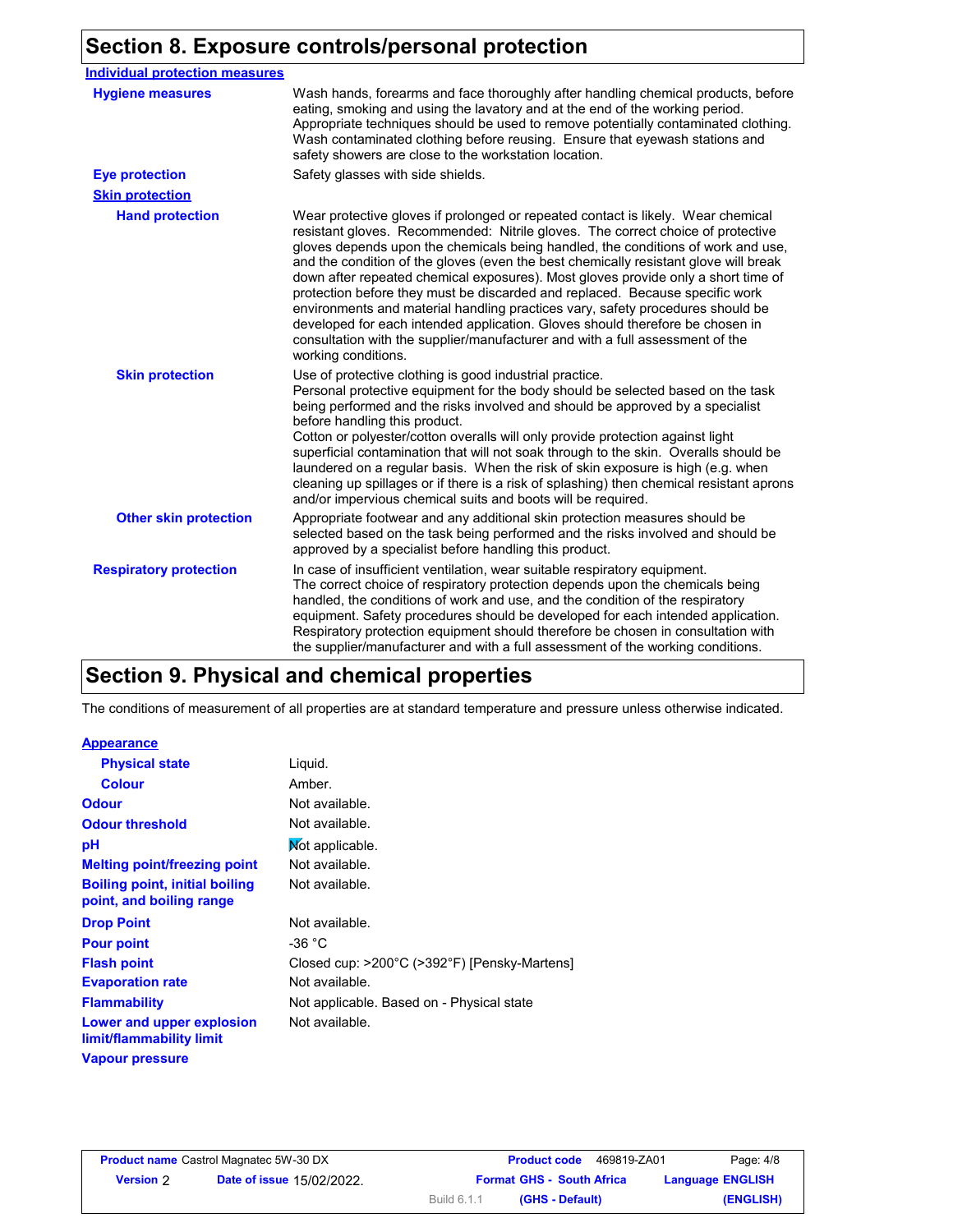|                                                   |                                                                                                                             | Vapour Pressure at 20°C |         |                    |          | Vapour pressure at 50°C |               |
|---------------------------------------------------|-----------------------------------------------------------------------------------------------------------------------------|-------------------------|---------|--------------------|----------|-------------------------|---------------|
|                                                   | <b>Ingredient name</b>                                                                                                      | mm Hg                   | kPa     | <b>Method</b>      | mm<br>Hg | kPa                     | <b>Method</b> |
|                                                   | Distillates (petroleum),<br>hydrotreated heavy<br>paraffinic                                                                | 0.08                    | < 0.011 | <b>ASTM D 5191</b> |          |                         |               |
|                                                   | Distillates (petroleum),<br>hydrotreated heavy<br>paraffinic                                                                | < 0.08                  | < 0.011 | <b>ASTM D 5191</b> |          |                         |               |
|                                                   | Distillates (petroleum),<br>solvent-dewaxed heavy<br>paraffinic                                                             | <0.08                   | < 0.011 | <b>ASTM D 5191</b> |          |                         |               |
|                                                   | Distillates (petroleum),<br>solvent-dewaxed heavy<br>paraffinic                                                             | <0.08                   | < 0.011 | <b>ASTM D 5191</b> |          |                         |               |
|                                                   | Distillates (petroleum),<br>hydrotreated light<br>paraffinic                                                                | <0.08                   | < 0.011 | <b>ASTM D 5191</b> |          |                         |               |
| <b>Relative vapour density</b>                    | Not available.                                                                                                              |                         |         |                    |          |                         |               |
| <b>Relative density</b>                           | Not available.                                                                                                              |                         |         |                    |          |                         |               |
| <b>Density</b>                                    | <1000 kg/m <sup>3</sup> (<1 g/cm <sup>3</sup> ) at 20 <sup>°</sup> C                                                        |                         |         |                    |          |                         |               |
| <b>Solubility</b>                                 | insoluble in water.                                                                                                         |                         |         |                    |          |                         |               |
| <b>Partition coefficient: n-</b><br>octanol/water | Mot applicable.                                                                                                             |                         |         |                    |          |                         |               |
| <b>Auto-ignition temperature</b>                  | <b>Ingredient name</b>                                                                                                      |                         | °C      | °F                 |          | <b>Method</b>           |               |
|                                                   | bis(nonylphenyl)amine                                                                                                       |                         | 440     | 824                |          | <b>EU A.15</b>          |               |
| <b>Decomposition temperature</b>                  | Not available.                                                                                                              |                         |         |                    |          |                         |               |
| <b>Viscosity</b>                                  | Kinematic: 62 mm <sup>2</sup> /s (62 cSt) at 40°C<br>Kinematic: 10.2 to 10.8 mm <sup>2</sup> /s (10.2 to 10.8 cSt) at 100°C |                         |         |                    |          |                         |               |
| <b>Particle characteristics</b>                   |                                                                                                                             |                         |         |                    |          |                         |               |
| <b>Median particle size</b>                       | Mot applicable.                                                                                                             |                         |         |                    |          |                         |               |

## **Section 10. Stability and reactivity**

|                                                     | Section TV. Stability and reactivity                                                                                                                                    |  |  |
|-----------------------------------------------------|-------------------------------------------------------------------------------------------------------------------------------------------------------------------------|--|--|
| <b>Reactivity</b>                                   | No specific test data available for this product. Refer to Conditions to avoid and<br>Incompatible materials for additional information.                                |  |  |
| <b>Chemical stability</b>                           | The product is stable.                                                                                                                                                  |  |  |
| <b>Possibility of hazardous</b><br><b>reactions</b> | Under normal conditions of storage and use, hazardous reactions will not occur.<br>Under normal conditions of storage and use, hazardous polymerisation will not occur. |  |  |
| <b>Conditions to avoid</b>                          | Avoid all possible sources of ignition (spark or flame).                                                                                                                |  |  |
| Incompatible materials                              | Reactive or incompatible with the following materials: oxidising materials.                                                                                             |  |  |
| <b>Hazardous decomposition</b><br>products          | Under normal conditions of storage and use, hazardous decomposition products<br>should not be produced.                                                                 |  |  |

## **Section 11. Toxicological information**

| Information on toxicological effects                                                                                                                                                                                                       |                                                   |                                                                                                                                                                  |
|--------------------------------------------------------------------------------------------------------------------------------------------------------------------------------------------------------------------------------------------|---------------------------------------------------|------------------------------------------------------------------------------------------------------------------------------------------------------------------|
| <b>Aspiration hazard</b>                                                                                                                                                                                                                   |                                                   |                                                                                                                                                                  |
| <b>Name</b>                                                                                                                                                                                                                                |                                                   | <b>Result</b>                                                                                                                                                    |
| Distillates (petroleum), hydrotreated heavy paraffinic<br>Distillates (petroleum), solvent-dewaxed heavy paraffinic<br>Distillates (petroleum), hydrotreated light paraffinic<br>Distillates (petroleum), solvent-dewaxed light paraffinic |                                                   | <b>ASPIRATION HAZARD - Category 1</b><br><b>ASPIRATION HAZARD - Category 1</b><br><b>ASPIRATION HAZARD - Category 1</b><br><b>ASPIRATION HAZARD - Category 1</b> |
| <b>Information on likely routes</b><br>of exposure                                                                                                                                                                                         | Routes of entry anticipated: Dermal, Inhalation.  |                                                                                                                                                                  |
| <b>Potential acute health effects</b>                                                                                                                                                                                                      |                                                   |                                                                                                                                                                  |
| Eye contact                                                                                                                                                                                                                                | No known significant effects or critical hazards. |                                                                                                                                                                  |
| <b>Inhalation</b>                                                                                                                                                                                                                          | may be delayed following exposure.                | Exposure to decomposition products may cause a health hazard. Serious effects                                                                                    |
|                                                                                                                                                                                                                                            |                                                   |                                                                                                                                                                  |

|                  | <b>Product name</b> Castrol Magnatec 5W-30 DX | 469819-ZA01<br><b>Product code</b> | Page: 5/8               |
|------------------|-----------------------------------------------|------------------------------------|-------------------------|
| <b>Version</b> 2 | Date of issue 15/02/2022.                     | <b>Format GHS - South Africa</b>   | <b>Language ENGLISH</b> |
|                  |                                               | Build 6.1.1<br>(GHS - Default)     | (ENGLISH)               |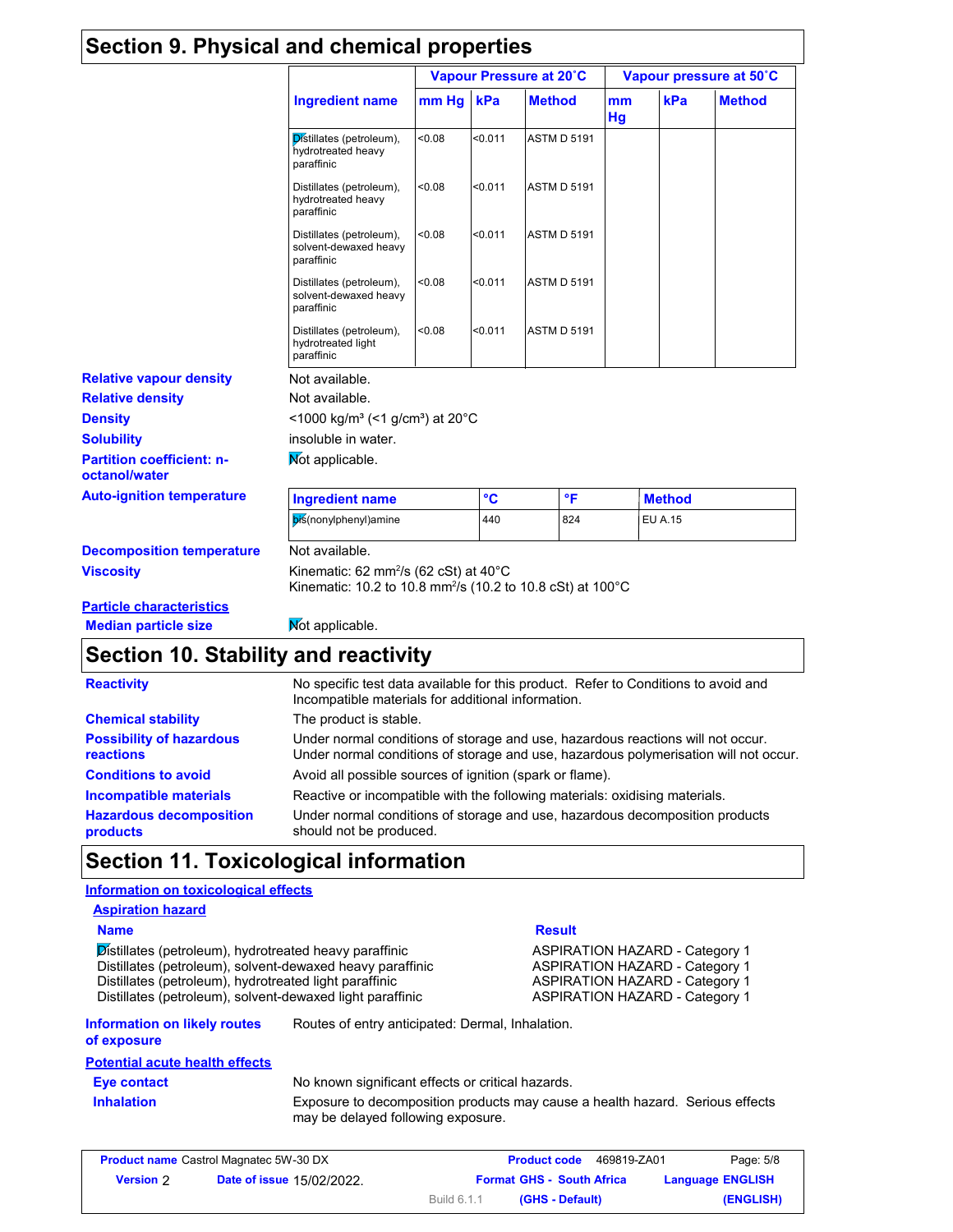|                                         | <b>Section 11. Toxicological information</b>                                                                                                                                                                                                                                                                                                                                                                |  |  |
|-----------------------------------------|-------------------------------------------------------------------------------------------------------------------------------------------------------------------------------------------------------------------------------------------------------------------------------------------------------------------------------------------------------------------------------------------------------------|--|--|
| <b>Skin contact</b>                     | Defatting to the skin. May cause skin dryness and irritation.                                                                                                                                                                                                                                                                                                                                               |  |  |
| <b>Ingestion</b>                        | No known significant effects or critical hazards.                                                                                                                                                                                                                                                                                                                                                           |  |  |
|                                         | <b>Symptoms related to the physical, chemical and toxicological characteristics</b>                                                                                                                                                                                                                                                                                                                         |  |  |
| <b>Eye contact</b>                      | No specific data.                                                                                                                                                                                                                                                                                                                                                                                           |  |  |
| <b>Inhalation</b>                       | No specific data.                                                                                                                                                                                                                                                                                                                                                                                           |  |  |
| <b>Skin contact</b>                     | Adverse symptoms may include the following:<br>irritation<br>dryness<br>cracking                                                                                                                                                                                                                                                                                                                            |  |  |
| <b>Ingestion</b>                        | No specific data.                                                                                                                                                                                                                                                                                                                                                                                           |  |  |
|                                         | Delayed and immediate effects as well as chronic effects from short and long-term exposure                                                                                                                                                                                                                                                                                                                  |  |  |
| <b>Eye contact</b>                      | Potential risk of transient stinging or redness if accidental eye contact occurs.                                                                                                                                                                                                                                                                                                                           |  |  |
| <b>Skin contact</b>                     | Prolonged or repeated contact can defat the skin and lead to irritation, cracking and/<br>or dermatitis.                                                                                                                                                                                                                                                                                                    |  |  |
| <b>Ingestion</b>                        | Ingestion of large quantities may cause nausea and diarrhoea.                                                                                                                                                                                                                                                                                                                                               |  |  |
| <b>Potential chronic health effects</b> |                                                                                                                                                                                                                                                                                                                                                                                                             |  |  |
| General                                 | USED ENGINE OILS<br>Combustion products resulting from the operation of internal combustion engines<br>contaminate engine oils during use. Used engine oil may contain hazardous<br>components which have the potential to cause skin cancer. Frequent or prolonged<br>contact with all types and makes of used engine oil must therefore be avoided and a<br>high standard of personal hygiene maintained. |  |  |
| <b>Carcinogenicity</b>                  | No known significant effects or critical hazards.                                                                                                                                                                                                                                                                                                                                                           |  |  |
| <b>Mutagenicity</b>                     | No known significant effects or critical hazards.                                                                                                                                                                                                                                                                                                                                                           |  |  |
| <b>Teratogenicity</b>                   | No known significant effects or critical hazards.                                                                                                                                                                                                                                                                                                                                                           |  |  |
| <b>Developmental effects</b>            | No known significant effects or critical hazards.                                                                                                                                                                                                                                                                                                                                                           |  |  |
| <b>Fertility effects</b>                | No known significant effects or critical hazards.                                                                                                                                                                                                                                                                                                                                                           |  |  |

## **Section 12. Ecological information**

| <b>Environmental effects</b>            | No known significant effects or critical hazards.                                                                         |
|-----------------------------------------|---------------------------------------------------------------------------------------------------------------------------|
| <b>Persistence and</b><br>degradability |                                                                                                                           |
| Not expected to be rapidly degradable.  |                                                                                                                           |
| <b>Bioaccumulative potential</b>        |                                                                                                                           |
|                                         | This product is not expected to bioaccumulate through food chains in the environment.                                     |
| <b>Mobility</b>                         | Spillages may penetrate the soil causing ground water contamination.                                                      |
| <b>Other adverse effects</b>            | No known significant effects or critical hazards.                                                                         |
| <b>Other ecological information</b>     | Spills may form a film on water surfaces causing physical damage to organisms.<br>Oxygen transfer could also be impaired. |
|                                         |                                                                                                                           |

### **Section 13. Disposal considerations**

**Disposal methods** The generation of waste should be avoided or minimised wherever possible. Significant quantities of waste product residues should not be disposed of via the foul sewer but processed in a suitable effluent treatment plant. Dispose of surplus and non-recyclable products via a licensed waste disposal contractor. Disposal of this product, solutions and any by-products should at all times comply with the requirements of environmental protection and waste disposal legislation and any regional local authority requirements. Waste packaging should be recycled. Incineration or landfill should only be considered when recycling is not feasible. This material and its container must be disposed of in a safe way. Empty containers or liners may retain some product residues. Avoid dispersal of spilt material and runoff and contact with soil, waterways, drains and sewers.

|                  | <b>Product name</b> Castrol Magnatec 5W-30 DX | 469819-ZA01<br><b>Product code</b> | Page: 6/8               |
|------------------|-----------------------------------------------|------------------------------------|-------------------------|
| <b>Version 2</b> | <b>Date of issue 15/02/2022.</b>              | <b>Format GHS - South Africa</b>   | <b>Language ENGLISH</b> |
|                  |                                               | (GHS - Default)<br>Build 6.1.1     | (ENGLISH)               |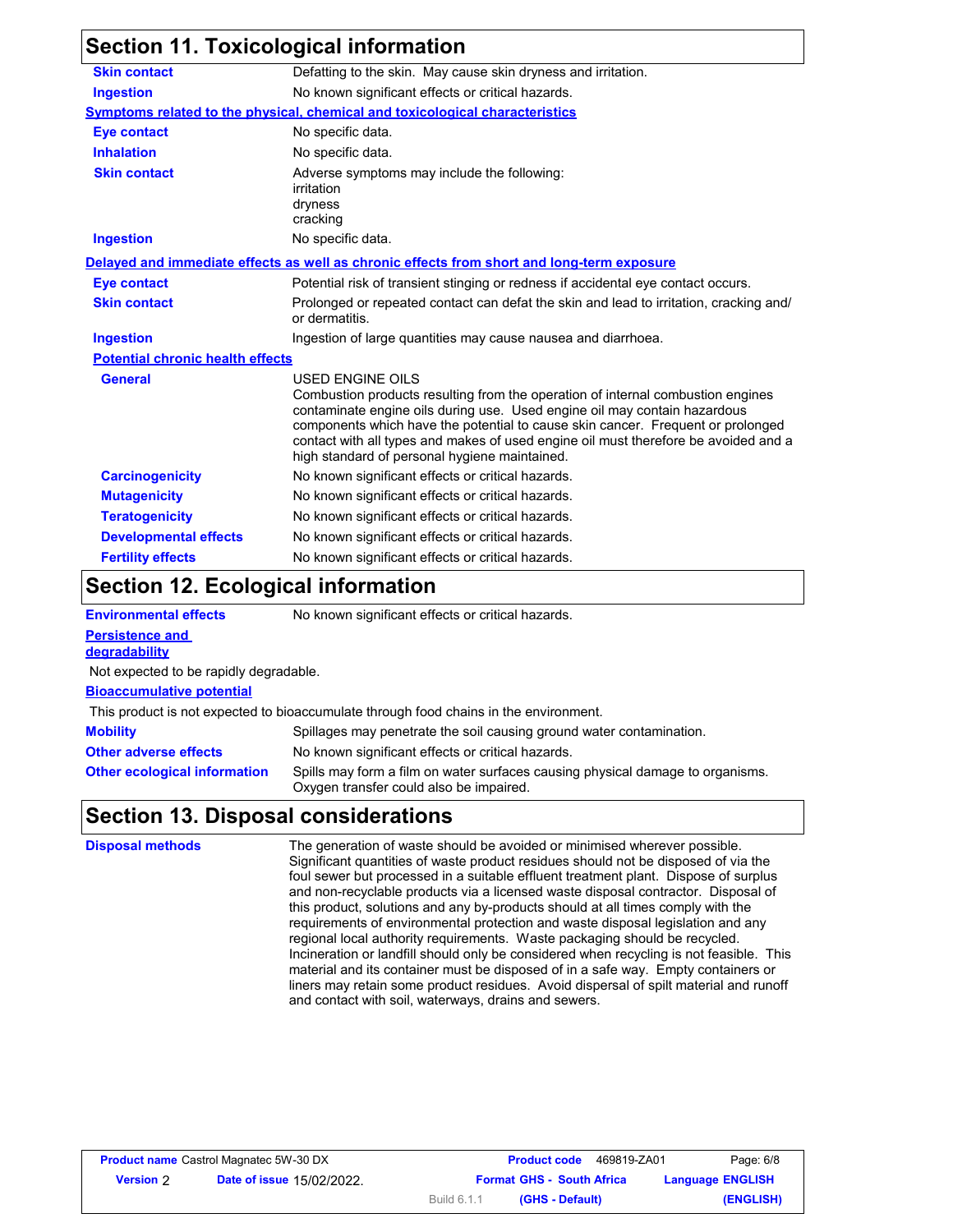| <b>Section 14. Transport information</b> |                              |                              |  |  |
|------------------------------------------|------------------------------|------------------------------|--|--|
|                                          | <b>IMDG</b>                  | <b>IATA</b>                  |  |  |
| <b>UN number</b>                         | Not regulated.               | Not regulated.               |  |  |
| <b>UN proper</b><br>shipping name        | $\qquad \qquad \blacksquare$ | $\overline{\phantom{a}}$     |  |  |
| <b>Transport hazard</b><br>class(es)     | $\overline{\phantom{0}}$     | ٠                            |  |  |
| <b>Packing group</b>                     | -                            | $\qquad \qquad \blacksquare$ |  |  |
| <b>Environmental</b><br>hazards          | No.                          | No.                          |  |  |
| <b>Additional</b><br><b>information</b>  | -                            | ۰                            |  |  |

**Special precautions for user** Not available.

**Transport in bulk according to IMO instruments** Not available.

### **Section 15. Regulatory information**

#### **Regulation according to other foreign laws** All components are active or exempted. **All components are listed or exempted.** All components are listed or exempted. At least one component is not listed. All components are listed or exempted. **All components are listed or exempted.** At least one component is not listed. **United States inventory (TSCA 8b) Philippines inventory (PICCS) China inventory (IECSC) Canada inventory status Australia inventory (AIIC) Korea inventory (KECI) Japan inventory (CSCL) REACH Status** For the REACH status of this product please consult your company contact, as identified in Section 1. **Taiwan Chemical Substances Inventory (TCSI) All** components are listed or exempted. **South Africa National regulations** National legislation: Occupational Health and Safety Act (Act 85 of 1993). **Section 16. Other information**

| <b>History</b>                    |                                                                                                                                                                                                                                                                                                                                                                                                                                                                                                                                                                                                                                                                                                                                   |
|-----------------------------------|-----------------------------------------------------------------------------------------------------------------------------------------------------------------------------------------------------------------------------------------------------------------------------------------------------------------------------------------------------------------------------------------------------------------------------------------------------------------------------------------------------------------------------------------------------------------------------------------------------------------------------------------------------------------------------------------------------------------------------------|
| Date of issue/Date of<br>revision | 15/02/2022                                                                                                                                                                                                                                                                                                                                                                                                                                                                                                                                                                                                                                                                                                                        |
| Date of previous issue            | 07/06/2019.                                                                                                                                                                                                                                                                                                                                                                                                                                                                                                                                                                                                                                                                                                                       |
| <b>Prepared by</b>                | <b>Product Stewardship</b>                                                                                                                                                                                                                                                                                                                                                                                                                                                                                                                                                                                                                                                                                                        |
| <b>Key to abbreviations</b>       | ACGIH = American Conference of Industrial Hygienists<br>CAS Number = Chemical Abstracts Service Registry Number<br>GHS = Globally Harmonized System of Classification and Labelling of Chemicals<br>IATA = International Air Transport Association<br><b>IMDG</b> = International Maritime Dangerous Goods<br>OEL = Occupational Exposure Limit<br>REACH = Registration, Evaluation, Authorisation and Restriction of Chemicals<br>Regulation [Regulation (EC) No. 1907/2006]<br>SDS = Safety Data Sheet<br>STEL = Short term exposure limit<br>TWA = Time weighted average<br>UN Number = United Nations Number, a four digit number assigned by the United<br>Nations Committee of Experts on the Transport of Dangerous Goods. |

| <b>Product name</b> Castrol Magnatec 5W-30 DX |                                  | 469819-ZA01<br><b>Product code</b> | Page: 7/8               |
|-----------------------------------------------|----------------------------------|------------------------------------|-------------------------|
| <b>Version 2</b>                              | <b>Date of issue 15/02/2022.</b> | <b>Format GHS - South Africa</b>   | <b>Language ENGLISH</b> |
|                                               |                                  | Build 6.1.1<br>(GHS - Default)     | (ENGLISH)               |